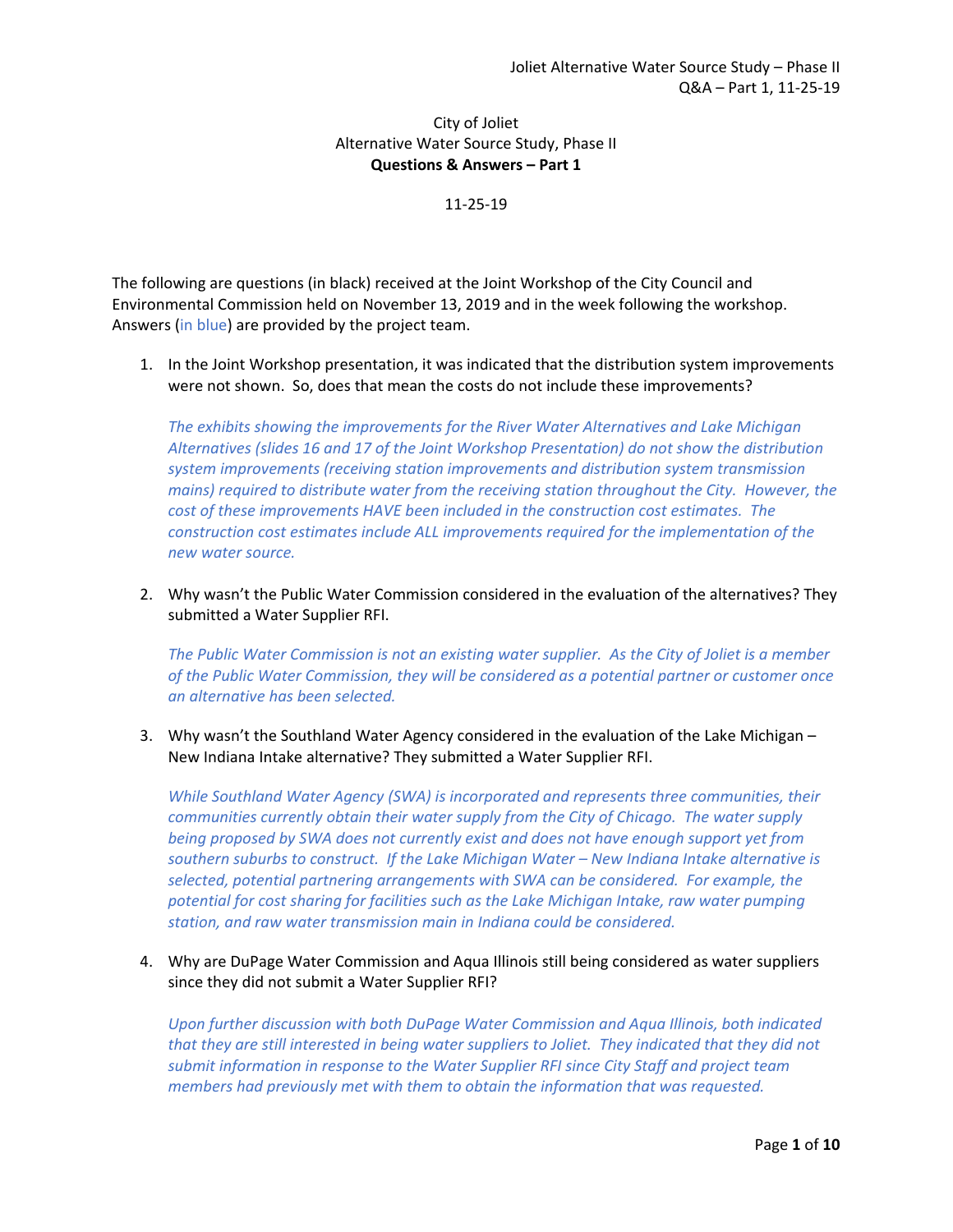5. The presentation mentioned that \$8 million per year in watermain replacement has been budgeted for the Lake Michigan Water alternatives to reduce water loss. Shouldn't the City do this for all of the alternatives?

*The City is currently budgeting \$10 million per year in watermain replacement as part of its capital improvement program funded by existing water rates. It is anticipated that this will eventually allow the City to reach its non‐revenue goal of 12% for non‐Lake Michigan Water alternatives. An additional \$8 million per year (total of \$18 million annually) is required to reach the non‐revenue goal of 10% for Lake Michigan Water alternatives within 20 years.*

#### 6. Has the cost for water treatment been included in the Illinois River alternative?

*Yes, the capital construction for a lime softening water treatment plant with UV disinfection has been included in the cost for the Illinois River alternatives as well as the Kankakee River alternative. UV disinfection is a type of disinfection that provides for inactivation of bacteria and viruses (including giardia and cryptosporidium) using ultraviolet light. While UV disinfection is not being used at every water treatment plant, it is a low cost option to comply with drinking water regulations when cryptosporidium is present in the raw water source. It has been assumed given the cryptosporidium concentration sampled by existing water treatment plants on the Kankakee River. (Note that cryptosporidium was not detected in the three months of sampling performed on the Illinois River as part of the Phase II Study.)* 

*In addition, the operation and maintenance of the water treatment plant has been included in the total water cost. The annual cost of operation and maintenance of the new water treatment facilities has been based upon current data obtained from representative water utilities in Illinois.* 

### 7. Have there been any negotiations yet with the City of Chicago or Hammond, Indiana?

*There have been NO negotiations at this point for any of the alternatives. Meetings were held with the City of Chicago and Hammond, Indiana as part of the Phase II Study to confirm their interest and to conceptually discuss potential water supply alternatives. Negotiations and signing of formal contracts would occur after an alternative has been selected. This does present a slight risk which is why City Staff recommended the selection of a primary alternative and secondary alternative.* 

## 8. Do we know what grants might be available for financing of this project, especially if it is a regional solution?

*Funding Strategies were investigated as part of the Phase II study. A memo describing the review of potential funding options has been included in Appendix O of the Phase II Draft Report. "Free money" is not really available. The funding strategy included in the evaluation is conservative and assumes 49% funded by WIFIA, \$50 million/year for 5 years of construction funded by the Illinois EPA State Revolving Fund Loan Program (SRF) and the remaining funded by bonds.*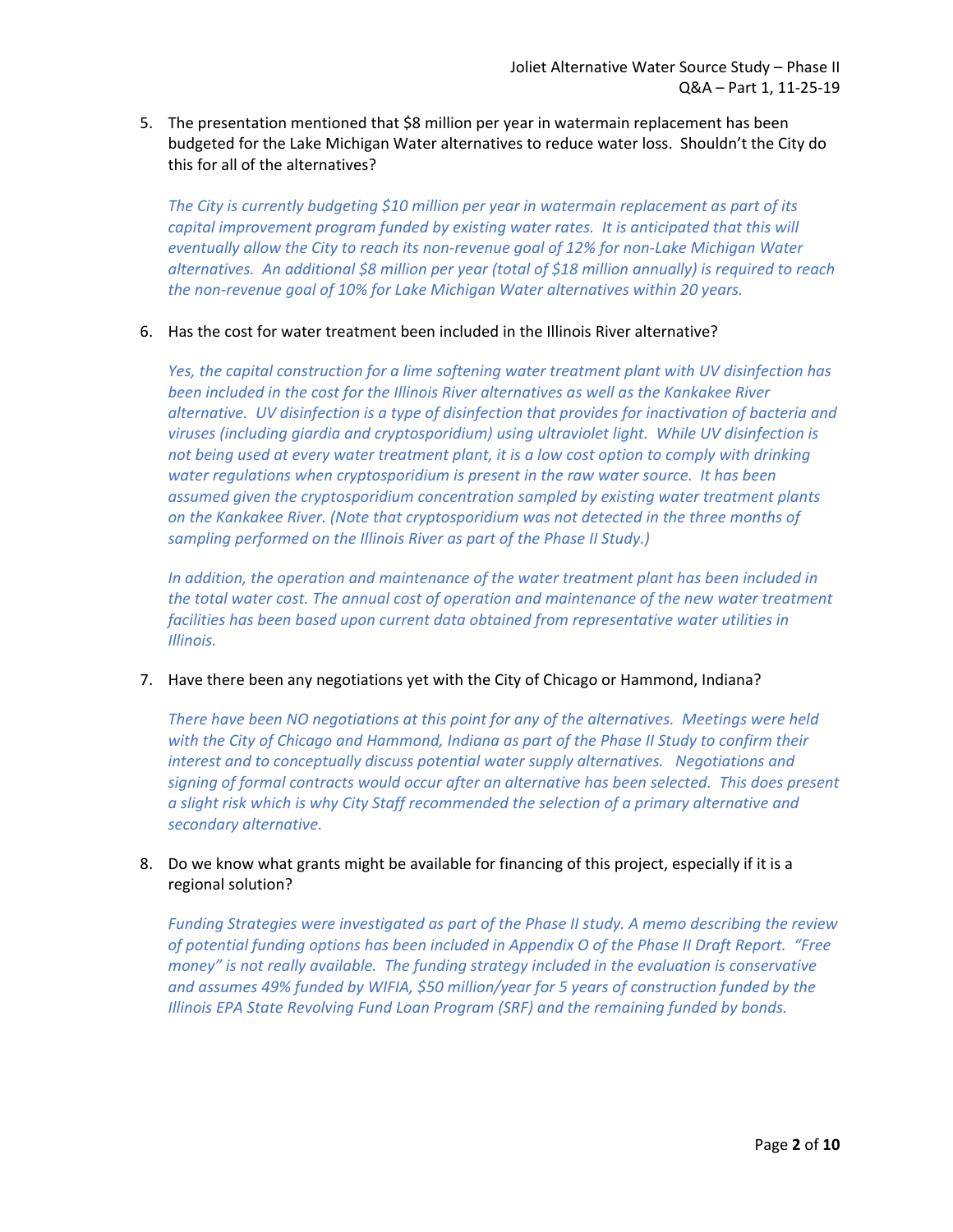### 9. Did we assume a 30‐year repayment timeframe? Can the improvements be financed over 50 years versus 30 years to lower cost to the residents?

*Yes, a repayment period of 30 years has been assumed for both the WIFIA and SRF components of the funding strategy. 30 years is the maximum loan term available from these programs at this time. The current cost calculations assume a 20‐year repayment period for the municipal bond portion of the projects. A longer repayment period for the traditional bonds will be explored further during preliminary design once the alternative water source has been selected. The City will consult with financial advisors to determine the funding strategy that minimizes rate impacts on customers.* 

### 10. Does the Lake Michigan Water – New Indiana Intake alternative presented include the Southland Water Agency?

*A potential partnership with the Southland Water Agency is a variation of the Lake Michigan Water ‐ New Indiana intake alternative (Chapter 12 of the Phase II Draft Report) and would be*  investigated further if that option is selected for further development.

### 11. Does the evaluation of alternatives take into account future City growth?

*Yes, water usage and population projections were compiled as part of the Phase I Study based on CMAP 2050 water usage and population projections. Future growth beyond 2050 has not been currently considered for any of the alternatives. These projections will be considered during Preliminary Design upon completion of the City's Comprehensive Land Use Plan.* 

## 12. If the City purchases water from the City of Chicago, how much money will be "lost" due to non‐ revenue water?

*Based on Joliet's current non‐revenue water (around 25%), the total cost of water that would be "lost" from a City of Chicago supplied system is estimated to be over \$8,000,000 per year. However, the City has committed to reducing non‐revenue water, including water loss. Therefore, the water usage projections contained in the Alternative Water Source Study take reduction of non‐revenue water into account. As noted in question #5, the Lake Michigan Water Alternatives include an additional cost of \$8 million per year to reduce non‐revenue water to below 10%. Therefore, for a Lake Michigan Water alternative, the demands and non‐revenue water have been assumed as follows:* 

|      | <b>Average Day</b><br>Demand | <b>Billed</b><br>(Revenue)<br>Water | Non-<br>Revenue<br>Water | Non-<br>Revenue<br>Water |
|------|------------------------------|-------------------------------------|--------------------------|--------------------------|
| Year | (MGD)                        | (MGD)                               | Percentage               | (MGD)                    |
| 2030 | 21.7                         | 17.7                                | 18.4%                    | 4.0                      |
| 2031 | 21.8                         | 18.0                                | 17.5%                    | 3.8                      |
| 2032 | 21.9                         | 18.3                                | 16.6%                    | 3.6                      |
| 2033 | 22.0                         | 18.5                                | 15.7%                    | 3.5                      |
| 2034 | 22.1                         | 18.8                                | 14.8%                    | 3.3                      |
| 2035 | 22.3                         | 19.2                                | 13.9%                    | 3.1                      |
| 2036 | 22.4                         | 19.5                                | 13.0%                    | 2.9                      |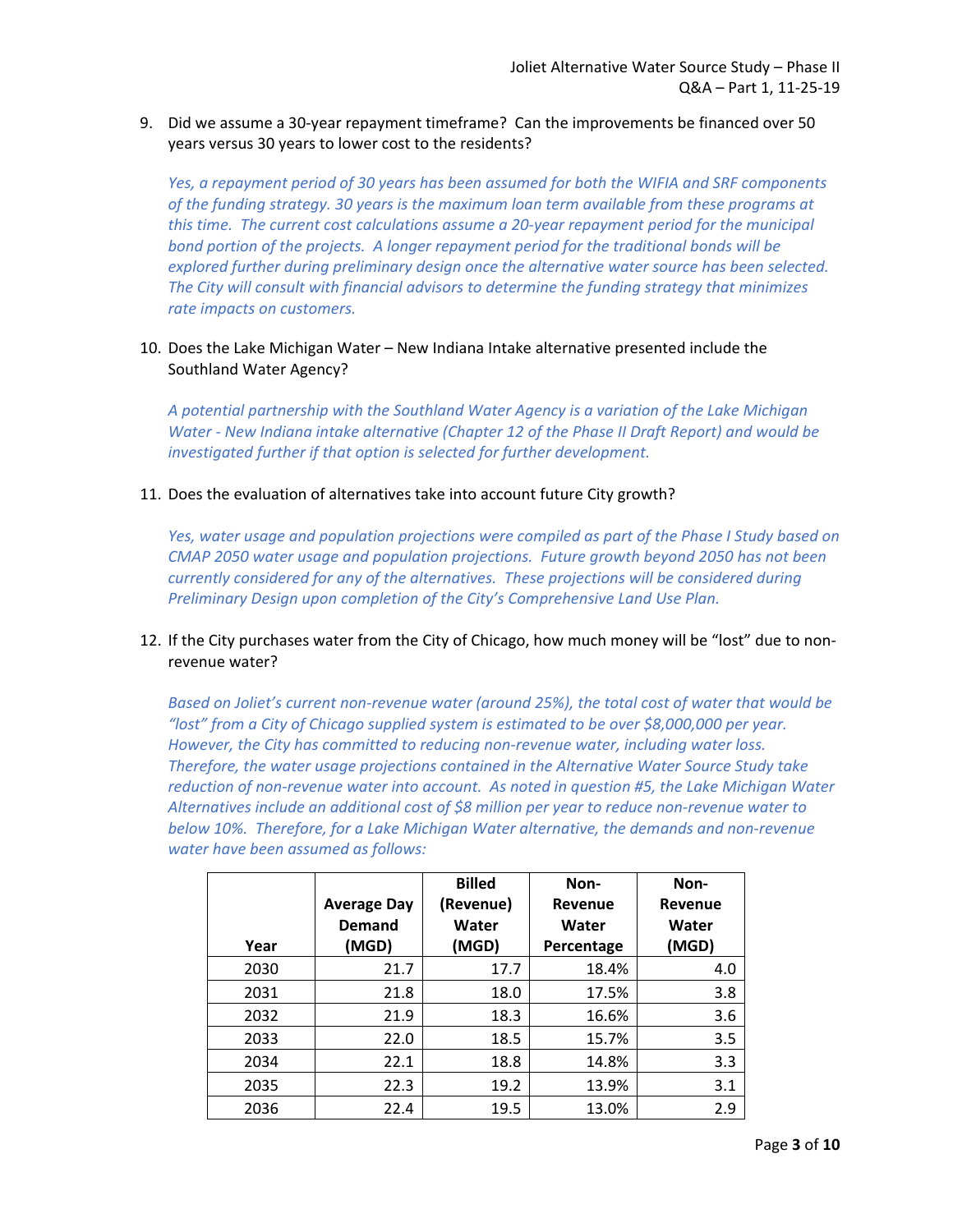Joliet Alternative Water Source Study – Phase II Q&A – Part 1, 11‐25‐19

| 2037 | 22.5 | 19.8 | 12.0% | 2.7 |
|------|------|------|-------|-----|
| 2038 | 22.6 | 20.1 | 11.1% | 2.5 |
| 2039 | 22.7 | 20.4 | 10.2% | 2.3 |
| 2040 | 22.8 | 20.7 | 9.3%  | 2.1 |
| 2041 | 22.9 | 20.8 | 9.3%  | 2.1 |
| 2042 | 23.1 | 21.0 | 9.3%  | 2.1 |
| 2043 | 23.2 | 21.1 | 9.3%  | 2.2 |
| 2044 | 23.4 | 21.2 | 9.3%  | 2.2 |
| 2045 | 23.5 | 21.4 | 9.3%  | 2.2 |
| 2046 | 23.6 | 21.5 | 9.3%  | 2.2 |
| 2047 | 23.8 | 21.7 | 9.3%  | 2.2 |
| 2048 | 23.9 | 21.8 | 9.3%  | 2.2 |
| 2049 | 24.1 | 21.9 | 9.3%  | 2.2 |
| 2050 | 24.2 | 21.9 | 9.3%  | 2.3 |

 *Based on the assumption that the City will be able to reduce non‐revenue water at a rate of approximately 1.6% per year and assuming an annual increase of 3% for the purchase water cost, the estimated cost of the lost water in 2030 for a City of Chicago supplied system would be approximately \$7,200,000 per year. The estimated annual cost for lost water for a City of Chicago supplied system is projected to reach a low of \$5,800,000 in 2041, due to decreasing non‐revenue water as well as increasing purchased water costs (3% annual increase). As non‐ revenue water remains constant past 2041 and the purchased water cost continues to increase at an assumed rate of 3% per year, the estimated cost of non‐revenue water for a City of Chicago supplied system will be approximately \$7,600,000 per year.* 

## 13. Can the existing wells be utilized to mix with Lake Michigan Water prior to the treatment process to reduce cost?

*The Section 3730 rules related to Lake Michigan Water Allocations discuss the potential for use of well water by Lake Michigan allocation permittees. Section 3730.307.d) addresses the disposition of a permittee's deep wells.* 

*Section 3730.307 Conservation Practices and Other Permit Conditions states:* 

 $\mathbf{d}$ Within 90 days after receipt of an allocation permit, each permittee that uses any water from deep aquifer pumpage shall submit and implement a phased program designed to end this practice, other than for emergency or standby use, within five years after the receipt of Lake Michigan water. New applicants may petition the Department for a waiver of this requirement, which the Department may grant if it determines that the applicant has a legitimate legal or practical basis for its inability to comply with this requirement and when a partial allocation of Lake Michigan water will result in reduced pumpage from the deep aquifer. Existing permittees are not eligible to petition the Department for a waiver of this requirement.

*The rule suggests that the IDNR's expectation is that a deep well community that is switching to a Lake Michigan source would only maintain/use its deep wells as an emergency or standby source after receiving Lake Michigan water. If Joliet wanted to co‐mingle deep well water and*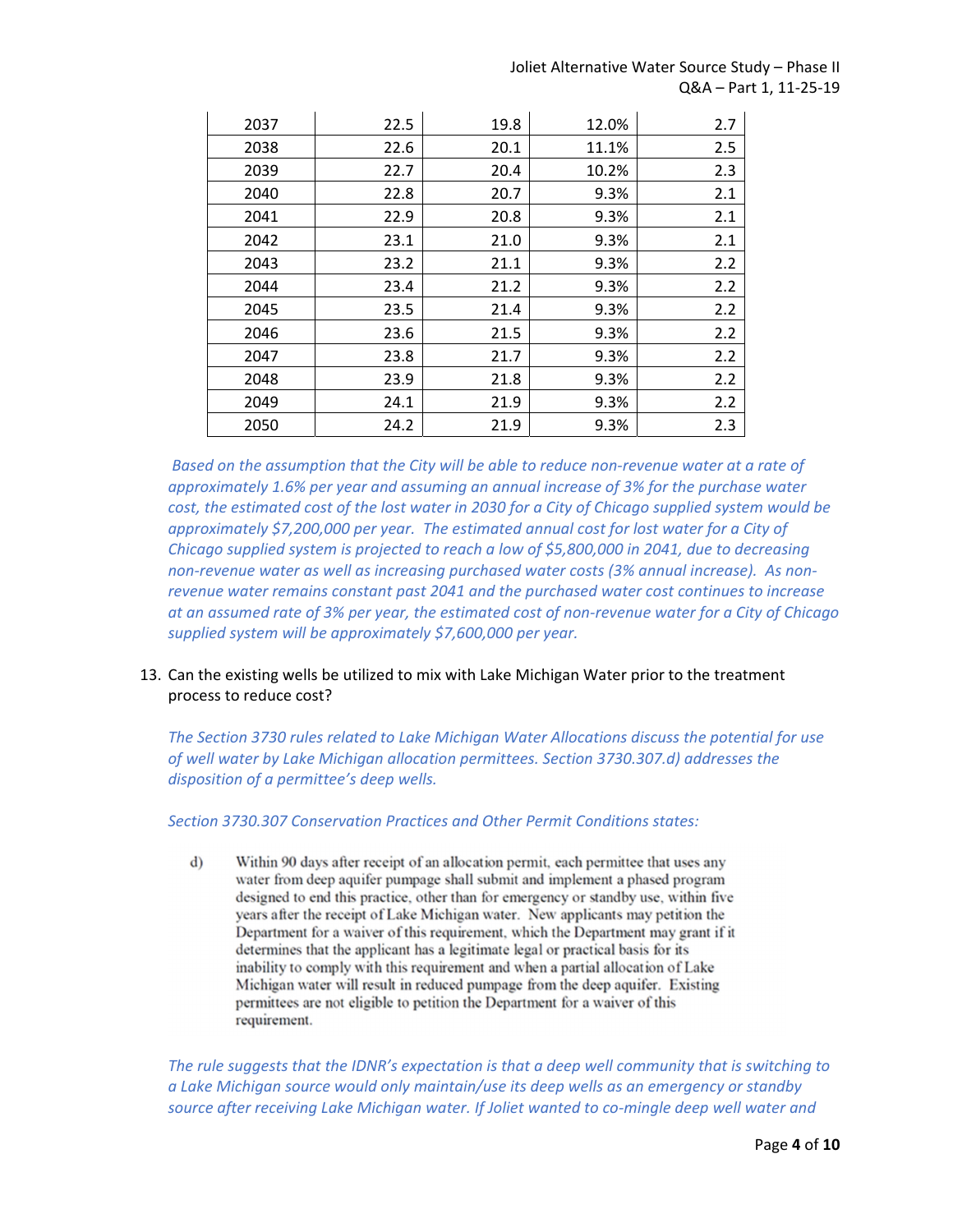Lake Michigan water on a regular basis, it would have to demonstrate a "legitimate legal or *practical basis" for its inability to discontinue regular use of the deep wells and show that "a partial allocation of Lake Michigan water will result in reduced pumpage from the deep aquifer" in order to obtain a waiver from the IDNR. The second part of the requirement is probably feasible to demonstrate, however, identifying a legitimate legal or practical basis for Joliet's inability to comply with the requirement would be more difficult.* 

*Groundwater modeling of the online well back‐up water supply for the river water options has shown that only a small amount (~10%) can be used to supplement the new water source before the aquifer levels are impacted. So even if mixing of the wells and Lake Michigan Water were allowed (which would require a waiver and demonstration of legitimate legal or practical basis), the amount would be small and would not save money in the cost of the capital improvements.*  In fact, the cost of the capital improvements would likely be higher because the cost of the well *collector network was not included in the Lake Michigan Water – New Indiana Intake Alternative and the well collector network would be required to bring the existing well water to the new water treatment plant.* 

14. What is the timeframe that the Illinois State Water Survey is estimating the existing wells will be depleted to the point of no longer being able to meet the City's demands?

*The 2015 study published by the Illinois State Water Study, Changing Groundwater Levels in the Sandstone Aquifers of Northern and Southern Wisconsin: Impacts on Available Water Supply, indicated a timeframe of 15 to 30 years (between 2030 and 2045) until desaturation of the deep sandstone aquifer. As part of the Phase I Study, ISWS updated their groundwater model using Joliet specific well information in order to fine-tune the timeframe until desaturation. Through that modeling, ISWS determined that the existing wells would be depleted to the point of no longer being able to meet the City's Maximum Day Demands by 2030.* 

### 15. Should the existing wells be used to exhaustion?

*Given the desaturation timeframe identified by ISWS during the Phase I Study, it has been assumed that the existing wells would be used as the City's primary water supply until 2030. Once the new water source is online, it has been assumed that the existing wells would continue to be utilized as a back‐up supply. Attempting to use the wells until exhaustion results in a significant risk of not being able to meet the City's water demands due to the amount of time required to secure a new water source.* 

## 16. What is the potential impact of this decision on property values or attracting development to the City?

*City staff contacted a MAI certified residential and commercial property appraisal firm in Joliet to respond to this question. The firm indicated that they don't find any evidence in the market that one public water source impacts property values any more than another. Although Chicago water is generally regarded as very good and might even be preferred by some communities and/or developers, there is no evidence that properties using Chicago water sell for a premium value. The only thing that they see that could be a significant impact is if one source of water results in substantially higher water/sewer rates than another source. But they indicated that even that issue would likely have minimal, if any, direct impact on property values.*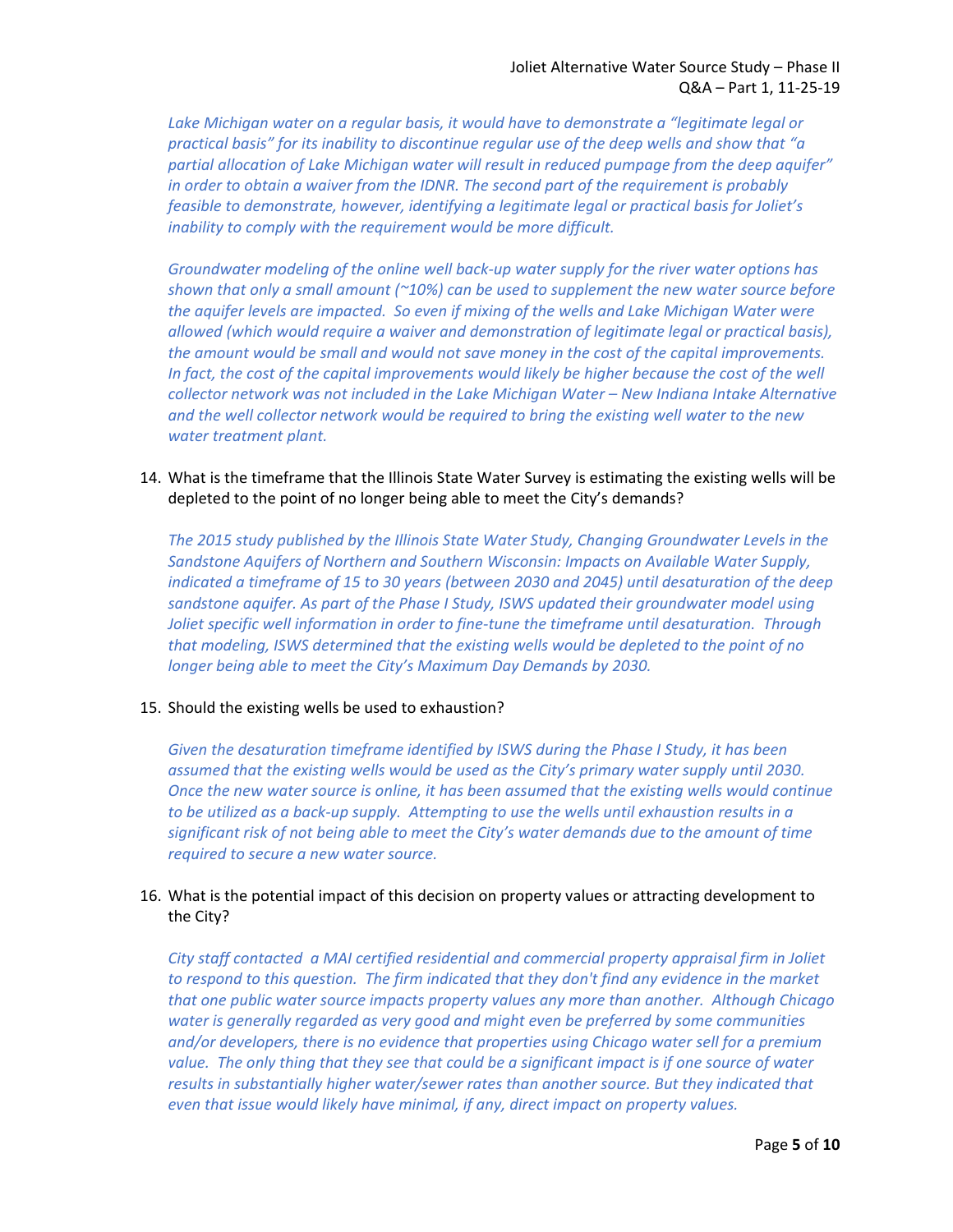## 17. Has there been any discussion with the City of Chicago on the Agreement terms (such as contract length)?

*In its response to Joliet's Request for Information (RFI), the City of Chicago indicated that the anticipated term of a water supply agreement with Joliet would be in the range of 10‐35 years, subject to negotiations. The draft water supply agreement provided by Chicago with its RFI response was based on a 10‐year term with the option for one 5‐year extension. The contract length will be an item negotiated during Preliminary Design if this option is selected.* 

#### 18. How were the values in the weighted decision matrix determined?

*The rating value for the decision criteria in the Weighted Decision Matrix have been determined by the project team members and City Staff based on their professional knowledge and experience.* 

19. Why isn't the Kankakee River being recommended for further consideration? Could the City either reduce water usage or use a reservoir (such as an old quarry) to make this water source viable?

*Between the Phase I and Phase II Study, IDNR changed the low flow condition for the Kankakee River to be a minimum of 600 cfs, which is a higher river level than what was previously assumed. If the City were to obtain a withdrawal permit for the Kankakee River, the City would not be able to withdraw water from the Kankakee River whenever the water level goes below 600 cfs. With this new low flow condition, the resulting annual average number of low flow days increased to 5 days (using the last 50 years of records) and the annual maximum number of low flow days increased to 84 days (using the last 50 years of records). (Note that if we use the last*  102 years of records, the annual average number of low flow days is 14 days and the annual *maximum number of low flow days is 120 days.)* 

*For a Joliet only demand scenario (30 MGD), a back‐up water supply will be needed for 3‐4 months during low flow conditions. For all of the alternatives, it has been assumed that the existing wells will provide the back‐up water supply, either online for the river water alternatives or offline for the Lake Michigan Water alternatives. In the Phase I study, it was determined that the existing wells could be used for a 2‐3 month timeframe every 10 years before aquifer desaturation would occur. Therefore, the existing wells may not be sufficient as a back‐up water supply for the Kankakee River – Towpath Lane alternative.* 

*Two quarries in the Joliet area (one near Rowell Avenue & I‐80 and one near S. Chicago St. and Mills Rd.) have been identified as possible storage locations. The total volume of the two quarries is approximately 346 million gallons assuming a water depth of 25'. At this volume, the quarries would be able to store enough water to have a back‐up supply of only ~19 days assuming a 2030 Minimum Day Demand of 18.4 MGD and only ~17 days assuming a 2050 Minimum Day Demand of 20.5 MGD. This storage volume along with the existing wells as a back‐up supply would barely be enough to supply the Joliet only scenario and could limit Joliet's growth past 2050 and limit Joliet's ability to be a regional water provider.*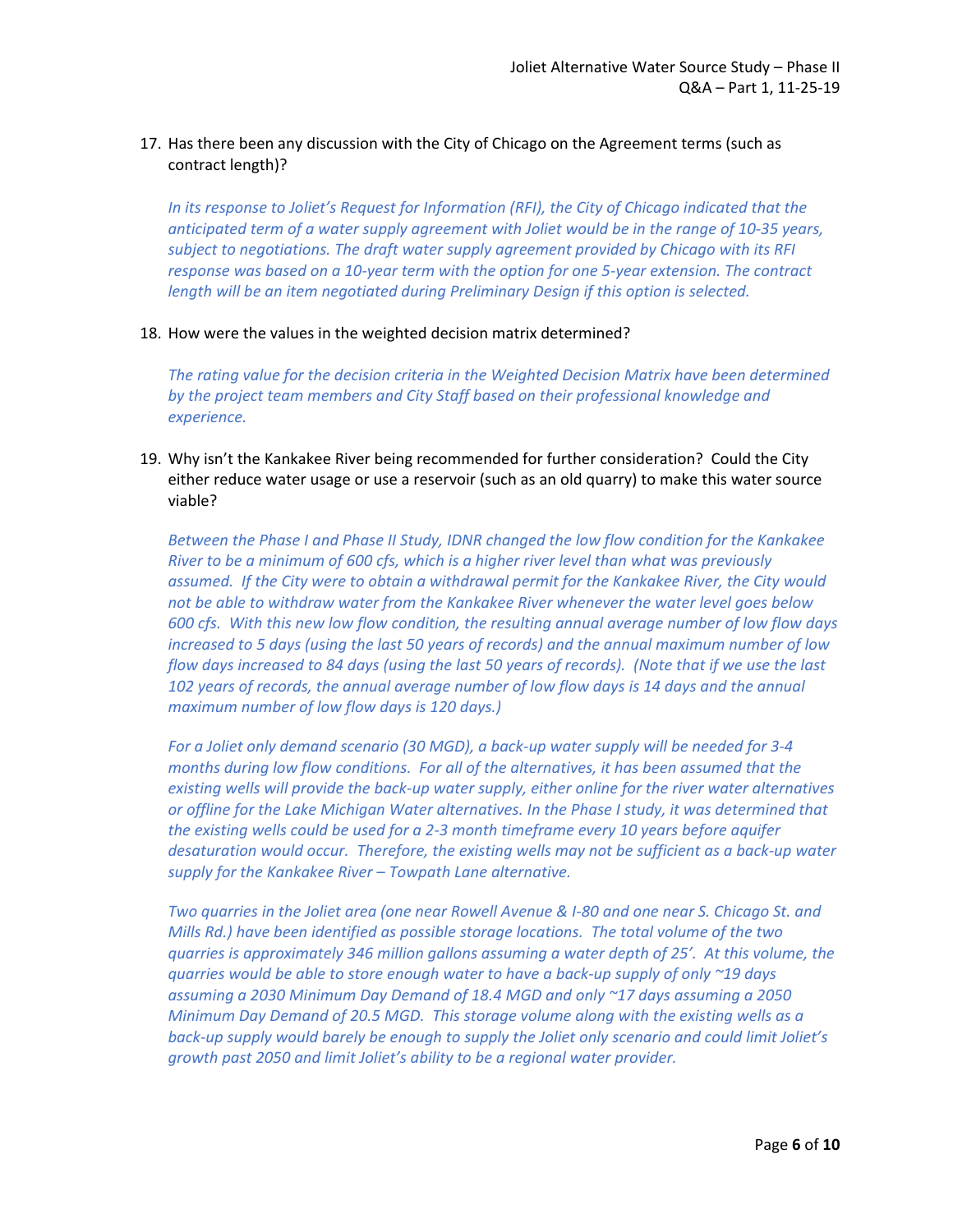20. Can the Environmental Commission recommend an alternative water source that is not Illinois River, Lake Michigan Water – Chicago Department of Water Management or Lake Michigan Water – New Indiana Intake (which were recommended by City Staff during the presentation)?

*The Environmental Commission can decide to recommend any of the alternatives evaluated. All of the alternatives are feasible; however, some are more limiting in terms of being a regional solution or accommodating future growth.* 

21. Can the City Council select an alternative water source which has not been recommended by the Environmental Commission?

*The City Council will consider the recommendation of the Environmental Commission, City Staff, stakeholders and the public in this very important decision. Given this, it is possible that the City Council decision could be different than the Environmental Commission recommendation.* 

### 22. Why is artificially recharging the aquifer not an option?

*The primary deep sandstone aquifer the City currently withdraws water from, the Ironton‐ Galesville aquifer, is approximately 1,000 – 1,300 feet below ground surface throughout the City. In the 1,000 feet above the top of the aquifer, there are many layers of bedrock, some of which inhibit the flow of water vertically. Therefore, the rain water that hits the ground cannot reach the Ironton‐Galesville aquifer locally. The multi‐state aquifer is closer to the surface west and*  north of the City, and in some of these areas surface water does recharge the aquifer.

*Given the many layers of bedrock above the aquifer, the only practical method of recharging the aquifer is through existing or new wells. During Phase I of the Alternative Water Source Study, the Illinois State Water Survey (ISWS) modeled the potential to artificially recharge the aquifer through wells. The modeling determined the hydraulic characteristics of the aquifer limited the amount of water that could be recharged into the aquifer. In addition, a consequence of an aquifer storage and recovery system into the same aquifer in Northern Wisconsin was arsenic release from the geologic formation into the water. Given the physical limitations and water quality risks associated with ASR in the Ironton‐Galesville aquifer, it was determined it is not a viable option at this time.*

23. The presentation indicated that the average monthly water bill is only around \$30/month. My bill is significantly higher, so should I expect my bill to double or triple?

*When presenting the current average monthly water bill, the cost for only the water portion was included. The total bill that the customer receives includes garbage and wastewater, in addition to water. When we are talking about a bill doubling or tripling, it is only the water portion of the bill that we are referring to.* 

24. How confident are you in the operation and maintenance (O&M) cost presented for the water treatment alternatives?

*The O&M costs for two similar sized water treatment plants in Illinois were used to verify the O&M costs presented in the total cost of water for the water treatment plant alternatives. Therefore, we are confident in the O&M costs provided.*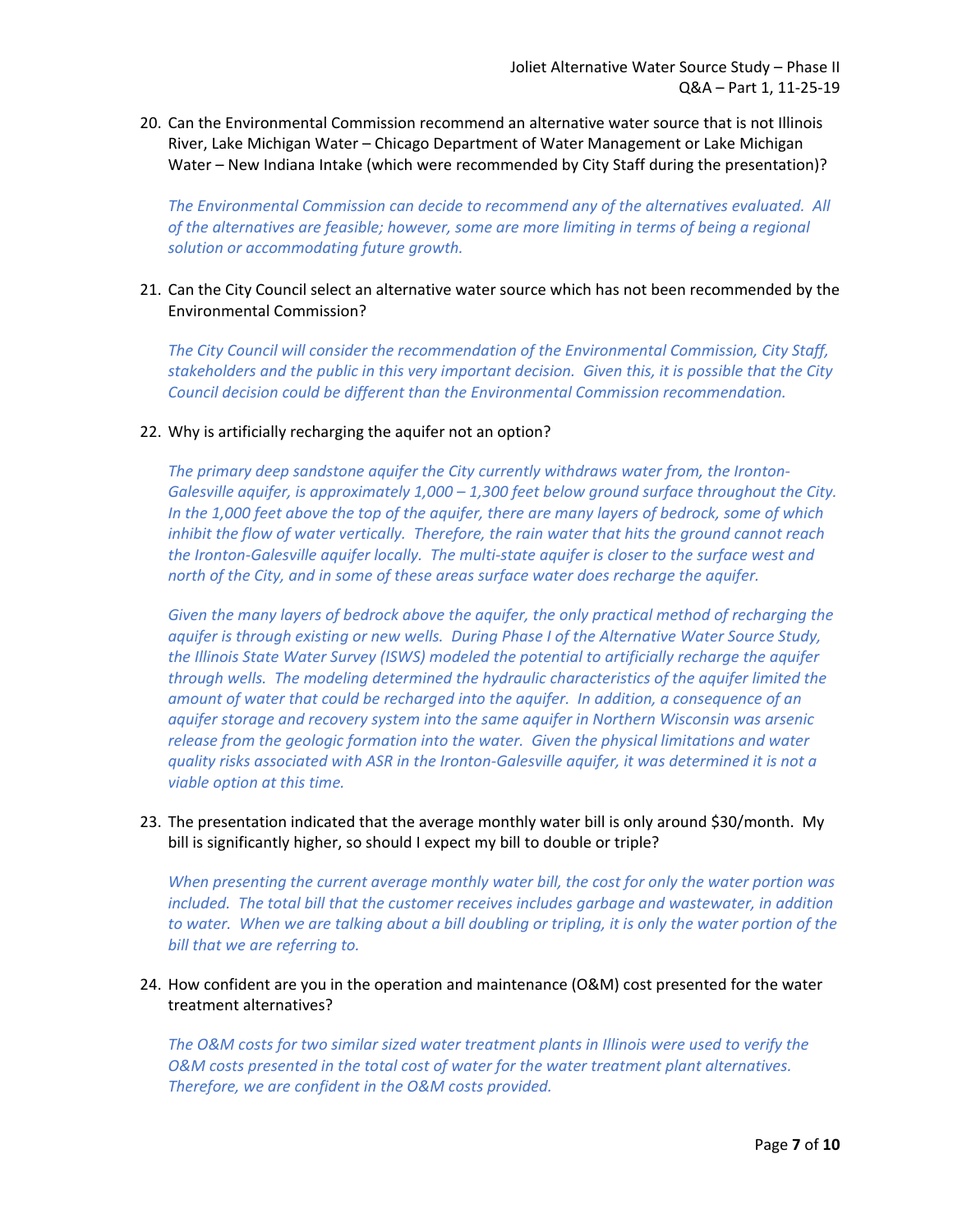### 25. Why does a decision need to be made by January 7th?

*Given the magnitude of improvements required for any of the alternatives, sufficient time is needed to implement the water source once selected. Work post source selection includes preliminary and final engineering, development of a funding strategy, contract negotiations, meetings with potential regional partners, land acquisition, permitting and approximately 5 years of construction. Groundwater modeling performed in Phase I showed that the City's existing water source, the deep well aquifer, will no longer be able to meet the City's demands by 2030. Therefore, it is imperative that the City proceed with selection of a new water source in order to design and construct the improvements by 2030.* 

## 26. What is the potential for contamination from the Dresden Power Plant for the Illinois River – Dresden Pool Alternative?

*The Dresden Power Plant (DPP) is located at the confluence of the Kankakee River, Des Plaines River and Illinois River. During normal operations, the DPP takes water from the Kankakee River, uses it for cooling and discharges it to the Illinois River. The Dresden Power Plant has a NPDES discharge permit that regulates the water quality of the discharge to the Illinois River. As part of this permit, the DPP is required to test the water quality of the discharge and submit testing results to IEPA to show compliance. DPP is also regulated by the Nuclear Regulatory Commission (NRC) which monitors its operation and compliance for discharge of radioactive elements, in particular tritium.* 

*There are two types of potential exposure to consider – normal exposure and short‐ term/emergency exposure.* 

*Normal Exposure: Normal exposure is a fraction of the drinking water Maximum Contaminant Level (MCL) and a smaller fraction of the exposure from the sun. Based on data obtained from NRC, the 2018 average Dresden effluent concentration was 1.8E‐11 uCi/ml (0.018 pCi/L), which is equivalent to an average radiation dose of 0.0000036 mrem/yr. (Note that these are the discharge concentrations into the Illinois River and does not consider the dilution that occurs in the Illinois River.) The drinking water MCL for tritium of 20,000 pCi/L is equivalent to a radiation dose of 4 mrem/yr. The comparison of various radiation exposures to the risk of exposure from the DPP is shown below.*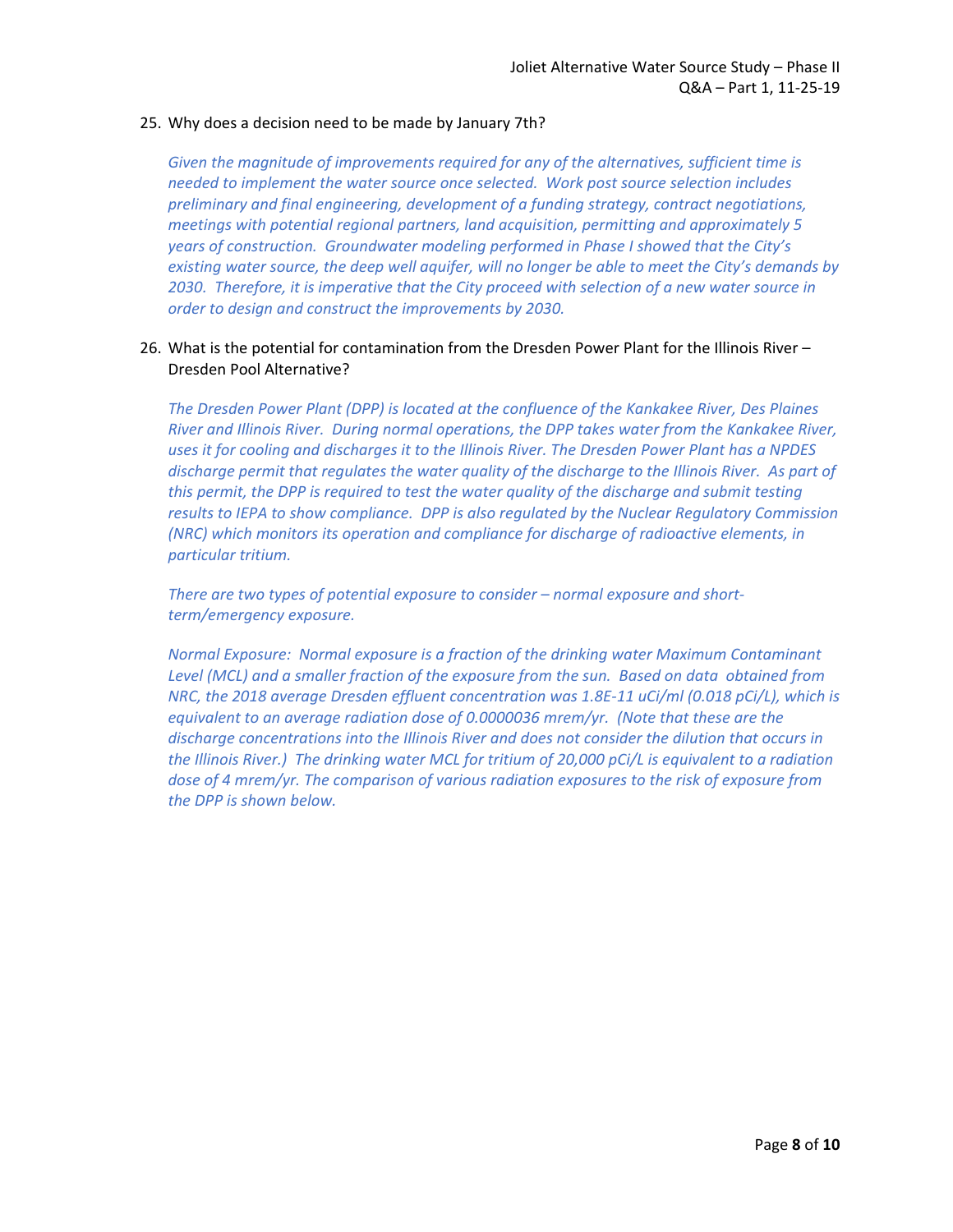

Source: NRC Doses in Our Daily Lives, USEPA

*Short‐term/Emergency Exposure: Looking at violation data from DPP since the Power Plant was placed into operation, the only incident of tritium release to the Illinois River occurred in 2014 due to a leaking above‐ground storage container. In this incident, the tritium release into the Illinois River was estimated at 0.1 pCi/L, which is higher than the average annual release of 0.018 pCi/: but still significantly lower than the drinking water MCL of 20,000 pCi/L* 

*In any case, if there was a release from the DPP, the long transmission main required from the Illinois River to Joliet provides a layer of protection. The water has to travel over 13 miles from the intake to the water treatment plant. At a velocity of between 2 fps and 7 fps, the resulting travel time is between 3 hours and 10 hours before the raw water reaches the water treatment plant. If there was a catastrophic release, the City would have time to turn off the raw water transmission main and switch to the online back up supply from the existing well system before the contaminated water even reaches the water treatment plant.* 

*This time could be increased by locating the Illinois River Intake further downstream. While there has been a lot of focus on the Dresden Pool, lit has been assumed that if the City selected the Illinois River, intake locations between Dresden Pool and Marseilles Pool (approximately 24*  miles downstream) would be considered during preliminary design.

## 27. Why is the cost of the Lake Michigan Water – DuPage Water Commission Alternative (DWC owns and operates transmission main) significantly less for the 60 MGD Scenario?

*In the analysis of the total cost of water and potential impacts on future water rates, consideration was given to the way that project costs would likely be allocated to Joliet and potential partners. In the 30 MGD DWC Scenarios presented in Table 13‐3, it is assumed that Joliet would be responsible for the full cost of constructing the required transmission system improvements (\$509 million) since the system would be dedicated to serving only the City of*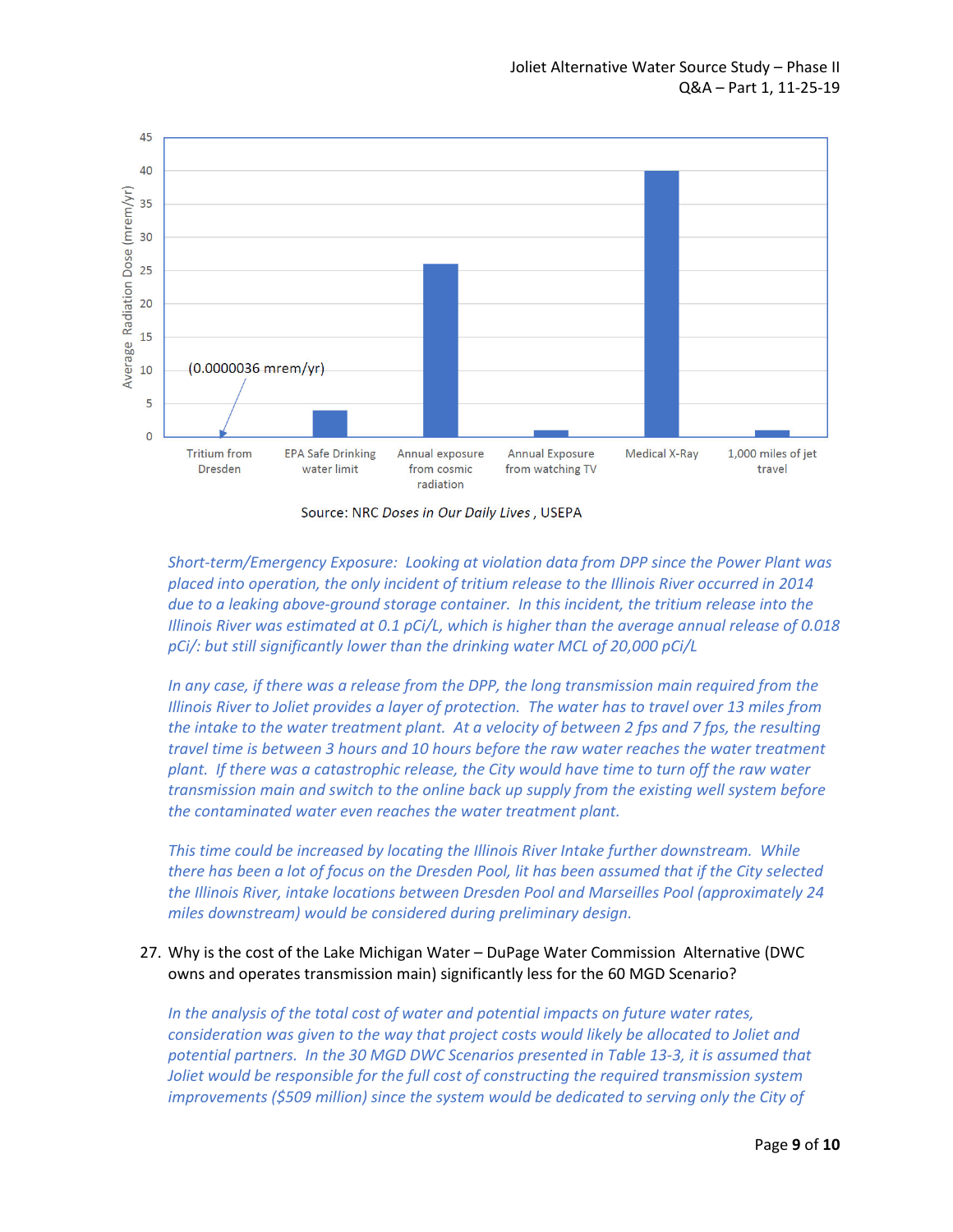*Joliet. In the 60 MGD DWC Regional Supply Scenario presented in Table 13‐4, it is assumed that Joliet would benefit from shared responsibility for construction of the transmission main components of the project as half of the system capacity would be used by DWC to supply other potential customers in the region. While the total construction cost for the 60 MGD option is estimated to be \$595 million as shown in Tables 1‐1 and 13‐1 in the Phase II report, the portion of the project cost for which Joliet would be responsible was estimated to be only \$378 million (50% of the transmission system improvements plus the local Joliet only improvements) as shown in Table 13‐4 and referenced in the notes accompanying Figure 13‐3.* 

28. What don't the Capital Costs for the Lake Michigan Water – DuPage Water Commission Alternative and Lake Michigan – Chicago Department of Water Management Alternative match from Chapters 10 & 11 to Chapter 1 (Executive Summary)?

*After the Draft Final Report was presented and published on the project website (RethinkWaterJoliet.org) last week, it was found that Tables 10‐2 and 10‐3 were interposed with Tables 11‐2 and 11‐3. The corrected tables are attached and have been updated in the Draft Final Report.* 

**Q&A will be posted after the Public Forum on December 5th and after the Environmental Commission Meeting on December 10th. If you have questions that you would like to have answered, email rethinkwater@joliet.gov.**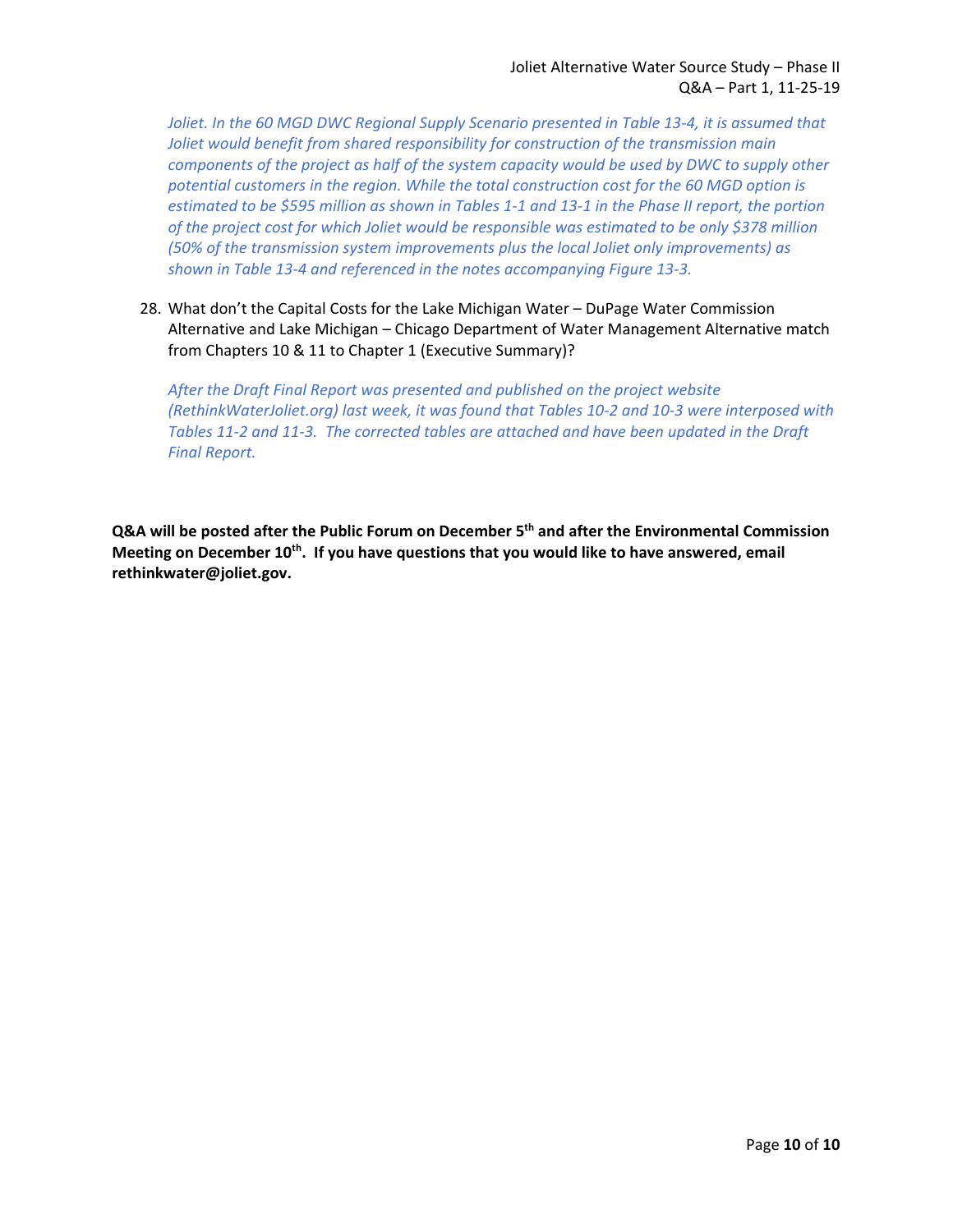# **Table 10‐2 Lake Michigan ‐ DuPage Water Commission Alternative, 30 MGD Demand Scenario, Summary of Alternative Improvements and Construction Cost Estimate**

| <b>Improvement Components</b>                  | Capacity/Size                               | Quantity        | <b>Unit Cost</b>                                           | <b>Total Item Cost</b> |
|------------------------------------------------|---------------------------------------------|-----------------|------------------------------------------------------------|------------------------|
| Intake                                         |                                             |                 |                                                            |                        |
| Raw Water Intake Pipe                          | in.                                         | 0 <sub>LF</sub> | /LF<br>$\hspace{0.05cm} -\hspace{0.05cm} -\hspace{0.05cm}$ | \$0                    |
| Raw Water High-Service Pump Station            | <b>MGD</b>                                  | 0 count         | /gallon/day                                                | \$0                    |
| <b>Raw Water Transmission</b>                  |                                             |                 |                                                            |                        |
| Very Low Density                               | 48 in.                                      | 0 <sub>LF</sub> | \$710 /LF                                                  | \$0                    |
| Low Density                                    | 48 in.                                      | 0 <sub>LF</sub> | \$710 /LF                                                  | \$0                    |
| <b>Medium Density</b>                          | 48 in.                                      | 0 F             | \$900 /LF                                                  | \$0                    |
| <b>High Density</b>                            | 48 in.                                      | 0 <sub>LF</sub> | \$1,080 /LF                                                | \$0                    |
| <b>Utility Corridor</b>                        | 48 in.                                      | 0 <sub>LF</sub> | \$680 /LF                                                  | \$0\$                  |
| Utility/Trail Corridor through forest preserve | 48 in.                                      | 0 <sub>LF</sub> | \$730 /LF                                                  | \$0                    |
| <b>Trenchless Crossing: Minor</b>              | 48 in.                                      | 0 F             | \$2,500 /LF                                                | \$0                    |
| Trenchless Crossing: Railroad                  | 48 in.                                      | 0 <sub>LF</sub> | \$3,000 /LF                                                | \$0                    |
| <b>Trenchless Crossing: Major</b>              | 48 in.                                      | 0 <sub>LF</sub> | \$4,000 /LF                                                | \$0\$                  |
| Gate Valve in Vault                            | 48 in.                                      | 0 EA            | \$155,000 /EA                                              | \$0                    |
| Air Valve in Vault                             | 0 count                                     | 0 EA            | \$30,000 /EA                                               | \$0                    |
| Blow-Off                                       | 0 count                                     | 0 EA            | \$50,000 /EA                                               | \$0                    |
| <b>Inspection Vault</b>                        | 0 count                                     | 0 EA            | \$17,500 /EA                                               | \$0                    |
| <b>Buried Ground Storage</b>                   | 13.8 MG                                     | 1 count         | $$1.75$ /gallon                                            | \$24,100,000           |
| <b>Intermediate Pump Station</b>               | 30 MGD                                      | 1 count         | \$0.41 /gallon/day                                         | \$12,270,000           |
| <b>Water Treatment Plant</b>                   | n/a                                         | 0 count         |                                                            | \$0                    |
| <b>Finished Water Transmission Main</b>        |                                             |                 |                                                            |                        |
| Very Low Density                               | 48 in.                                      | 0 <sub>LF</sub> | \$710 /LF                                                  | \$0                    |
|                                                | 48 in.                                      | 0 <sub>LF</sub> | \$710 /LF                                                  | \$0                    |
| Low Density<br><b>Medium Density</b>           |                                             |                 |                                                            | \$65,457,000           |
|                                                | 48 in.                                      | 72,730 LF       | \$900 /LF                                                  |                        |
| <b>High Density</b>                            | 48 in.                                      | 33,100 LF       | \$1,080 /LF                                                | \$35,748,000           |
| <b>Utility Corridor</b>                        | 48 in.                                      | 36,800 LF       | \$680 /LF                                                  | \$25,024,000           |
| Utility/Trail Corridor through forest preserve | 48 in.                                      | 6,640 LF        | \$730 /LF                                                  | \$4,847,200            |
| <b>Trenchless Crossing: Minor</b>              | 48 in.                                      | 4,540 LF        | \$2,500 /LF                                                | \$11,350,000           |
| Trenchless Crossing : Railroad                 | 48 in.                                      | 230 LF          | \$3,000 /LF                                                | \$690,000              |
| <b>Trenchless Crossing: Major</b>              | 48 in.                                      | 8,830 LF        | \$4,000 /LF                                                | \$35,320,000           |
| <b>Bufferfly Valve in Vault</b>                | 48 in.                                      | 40 EA           | \$60,000 /EA                                               | \$2,400,000            |
| Air Valve in Vault                             | 1 count                                     | 70 EA           | \$30,000 /EA                                               | \$2,100,000            |
| Blow-Off                                       | 1 count                                     | 68 EA           | \$50,000 /EA                                               | \$3,400,000            |
| <b>Inspection Vault</b>                        | 1 count                                     | 20 EA           | \$17,500 /EA                                               | \$350,000              |
| <b>Receiving Station Improvements</b>          |                                             |                 |                                                            |                        |
| Standpipe                                      | 5 MG                                        | 1 count         | $$0.99$ /gallon                                            | \$4,954,300            |
| High-Service Booster Pump Station              | 30 MGD                                      | 1 count         | \$0.41 /gallon/day                                         | \$12,270,000           |
| <b>Distribution System Modifications</b>       |                                             |                 |                                                            |                        |
| Watermain Improvements (see separate table)    | (12, 16, 24 & 30 in.)                       | 1 <sub>LS</sub> | (see separate table)                                       | \$80,300,000           |
| Standpipe                                      | 2.5 MG                                      | 2 count         | $$0.99$ /gallon                                            | \$4,954,300            |
| <b>Well Collector System Improvements</b>      |                                             |                 |                                                            |                        |
| Watermain Improvements                         | in.<br>--                                   | 0 <sub>LF</sub> | /LF                                                        | \$0\$                  |
| <b>Land Acquisition Costs</b>                  |                                             |                 |                                                            |                        |
| Urban                                          | n/a                                         | 0 acre          | \$250,000 /acre                                            | \$0                    |
| Suburban                                       | n/a                                         | 1 acre          | \$150,000 /acre                                            | \$150,000              |
| Suburban Greenfield or ROW                     | n/a                                         | 6 acre          | \$60,000 /acre                                             | \$360,000              |
| <b>Rural Greenfield or ROW</b>                 | n/a                                         | 0 acre          | \$45,000 /acre                                             | \$0                    |
|                                                |                                             |                 | Subtotal                                                   | \$326,044,800          |
|                                                |                                             |                 |                                                            |                        |
|                                                |                                             | Contingency     | % of Above<br>30%                                          | \$97,813,440           |
|                                                | Legal, Engineering, and Administrative Fees |                 | % of Above<br>20%                                          | \$84,771,648           |
|                                                |                                             |                 |                                                            |                        |
|                                                |                                             |                 | <b>Total</b>                                               | \$508,629,888          |
|                                                |                                             |                 | <b>Rounded Total</b>                                       | \$508,700,000          |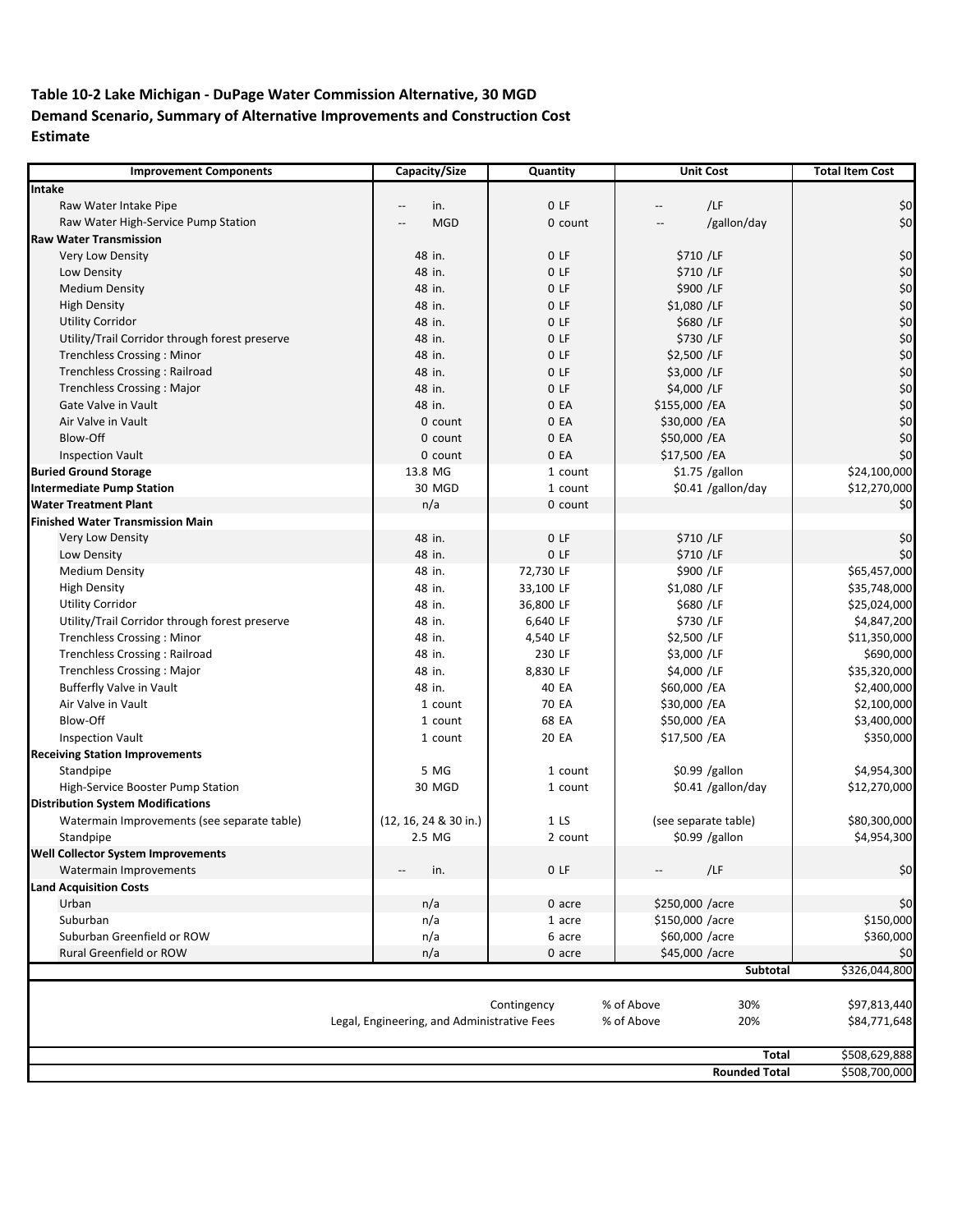# **Table 10‐3 Lake Michigan ‐ DuPage Water Commission Alternative, 60 MGD Demand Scenario, Summary of Alternative Improvements and Construction Cost Estimate**

| <b>Improvement Components</b>                  | Capacity/Size                               | Quantity        | <b>Unit Cost</b>                | <b>Total Item Cost</b> |  |
|------------------------------------------------|---------------------------------------------|-----------------|---------------------------------|------------------------|--|
| Intake                                         |                                             |                 |                                 |                        |  |
| Raw Water Intake Pipe                          | in.                                         | 0 <sub>LF</sub> | /LF<br>$\overline{\phantom{a}}$ | \$0                    |  |
| Raw Water High-Service Pump Station            | <b>MGD</b>                                  | 0 count         | /gallon/day                     | \$0                    |  |
| <b>Raw Water Transmission</b>                  |                                             |                 |                                 |                        |  |
| Very Low Density                               | 60 in.                                      | 0 <sub>LF</sub> | \$940 /LF                       | \$0                    |  |
| Low Density                                    | 60 in.                                      | 0 <sub>LF</sub> | \$940 /LF                       | \$0                    |  |
| <b>Medium Density</b>                          | 60 in.                                      | 0 F             | \$1,180 /LF                     | \$0                    |  |
| <b>High Density</b>                            | 60 in.                                      | 0 <sub>LF</sub> | \$1,380 /LF                     | \$0                    |  |
| <b>Utility Corridor</b>                        | 60 in.                                      | 0 <sub>LF</sub> | \$880 /LF                       | \$0\$                  |  |
| Utility/Trail Corridor through forest preserve | 60 in.                                      | 0 <sub>LF</sub> | \$930 /LF                       | \$0                    |  |
| <b>Trenchless Crossing: Minor</b>              | 60 in.                                      | 0 <sub>LF</sub> | \$3,000 /LF                     | \$0                    |  |
| <b>Trenchless Crossing: Railroad</b>           | 60 in.                                      | 0 <sub>LF</sub> | \$3,500 /LF                     | \$0                    |  |
| <b>Trenchless Crossing: Major</b>              | 60 in.                                      | 0 <sub>LF</sub> | \$4,500 /LF                     | \$0\$                  |  |
| Gate Valve in Vault                            | 60 in.                                      | 0 EA            | \$285,000 /EA                   | \$0                    |  |
| Air Valve in Vault                             | 0 count                                     | 0 EA            | \$30,000 /EA                    | \$0                    |  |
| Blow-Off                                       | 0 count                                     | 0 EA            | \$50,000 /EA                    | \$0                    |  |
| <b>Inspection Vault</b>                        | 0 count                                     | 0 EA            | \$17,500 /EA                    | \$0                    |  |
| <b>Buried Ground Storage</b>                   | 13.8 MG                                     | 1 count         | $$1.75$ /gallon                 | \$24,100,000           |  |
| <b>Intermediate Pump Station</b>               | 60 MGD                                      | 1 count         | \$0.34 /gallon/day              | \$20,190,000           |  |
| <b>Water Treatment Plant</b>                   | n/a                                         | 0 count         |                                 | \$0                    |  |
| <b>Finished Water Transmission Main</b>        |                                             |                 |                                 |                        |  |
| Very Low Density                               |                                             | 0 <sub>LF</sub> | \$940 /LF                       | \$0                    |  |
|                                                | 60 in.                                      | 0 <sub>LF</sub> |                                 |                        |  |
| Low Density                                    | 60 in.                                      |                 | \$940 /LF                       | \$0                    |  |
| <b>Medium Density</b>                          | 60 in.                                      | 72,730 LF       | \$1,180 /LF                     | \$85,821,400           |  |
| <b>High Density</b>                            | 60 in.                                      | 33,100 LF       | \$1,380 /LF                     | \$45,678,000           |  |
| <b>Utility Corridor</b>                        | 60 in.                                      | 36,800 LF       | \$880 /LF                       | \$32,384,000           |  |
| Utility/Trail Corridor through forest preserve | 60 in.                                      | 6,640 LF        | \$930 /LF                       | \$6,175,200            |  |
| Trenchless Crossing: Minor                     | 60 in.                                      | 4,540 LF        | \$3,000 /LF                     | \$13,620,000           |  |
| Trenchless Crossing: Railroad                  | 60 in.                                      | 230 LF          | \$3,500 /LF                     | \$805,000              |  |
| <b>Trenchless Crossing: Major</b>              | 60 in.                                      | 8,830 LF        | \$4,500 /LF                     | \$39,735,000           |  |
| Bufferfly Valve in Vault                       | 60 in.                                      | 40 EA           | \$100,000 /EA                   | \$4,000,000            |  |
| Air Valve in Vault                             | 1 count                                     | 70 EA           | \$30,000 /EA                    | \$2,100,000            |  |
| <b>Blow-Off</b>                                | 1 count                                     | 68 EA           | \$50,000 /EA                    | \$3,400,000            |  |
| <b>Inspection Vault</b>                        | 1 count                                     | 20 EA           | \$17,500 /EA                    | \$350,000              |  |
| <b>Receiving Station Improvements</b>          |                                             |                 |                                 |                        |  |
| Standpipe                                      | 5 MG                                        | 1 count         | $$0.99$ /gallon                 | \$4,954,300            |  |
| High-Service Booster Pump Station              | 30 MGD                                      | 1 count         | \$0.41 /gallon/day              | \$12,270,000           |  |
| <b>Distribution System Modifications</b>       |                                             |                 |                                 |                        |  |
| Watermain Improvements (see separate table)    | (12, 16, 24 & 30 in.)                       | 1 <sub>LS</sub> | (see separate table)            | \$80,300,000           |  |
| Standpipe                                      | 2.5 MG                                      | 2 count         | $$0.99$ /gallon                 | \$4,954,300            |  |
| <b>Well Collector System Improvements</b>      |                                             |                 |                                 |                        |  |
| Watermain Improvements                         | in.<br>--                                   | 0LF             | /LF                             | $$0$$                  |  |
| <b>Land Acquisition Costs</b>                  |                                             |                 |                                 |                        |  |
| Urban                                          | n/a                                         | 0 acre          | \$250,000 /acre                 | \$0                    |  |
| Suburban                                       | n/a                                         | 1 acre          | \$150,000 /acre                 | \$150,000              |  |
| Suburban Greenfield or ROW                     | n/a                                         | 6 acre          | \$60,000 /acre                  | \$360,000              |  |
| Rural Greenfield or ROW                        | n/a                                         | 0 acre          | \$45,000 /acre                  | \$0                    |  |
|                                                |                                             |                 | Subtotal                        | \$381,347,200          |  |
|                                                |                                             |                 |                                 |                        |  |
|                                                |                                             | Contingency     | % of Above<br>30%               | \$114,404,160          |  |
|                                                | Legal, Engineering, and Administrative Fees |                 | % of Above<br>20%               | \$99,150,272           |  |
|                                                |                                             |                 |                                 |                        |  |
|                                                |                                             |                 | <b>Total</b>                    | \$594,901,632          |  |
|                                                |                                             |                 | <b>Rounded Total</b>            | \$595,000,000          |  |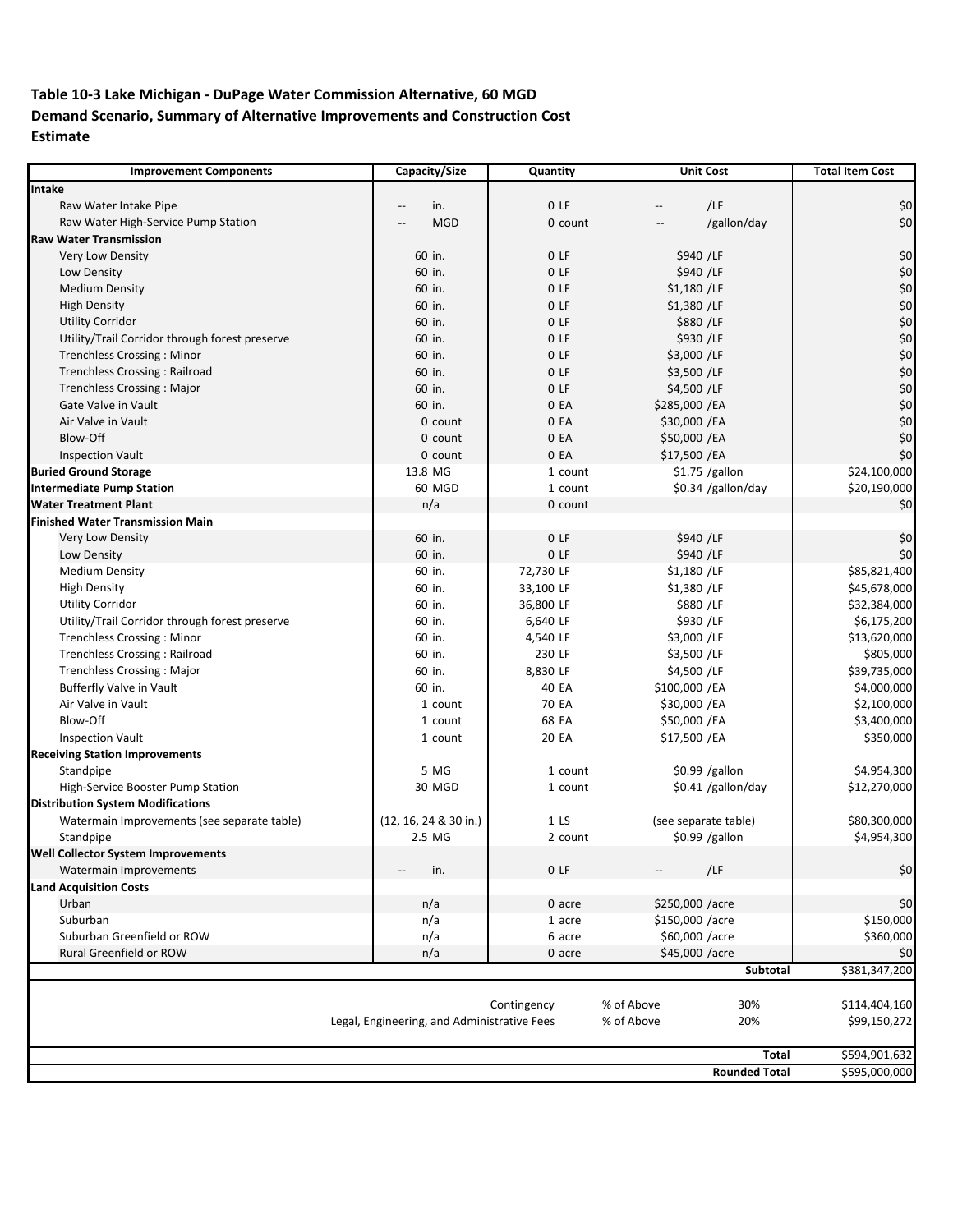### **Table 11‐2 Lake Michigan ‐ Chicago Department of Water Management Alternative, 30 MGD Demand Scenario, Summary of Alternative Improvements and Construction Cost Estimate**

| <b>Improvement Components</b>                                    | Capacity/Size                               | Quantity           | <b>Unit Cost</b>         | <b>Total Item Cost</b> |
|------------------------------------------------------------------|---------------------------------------------|--------------------|--------------------------|------------------------|
| Intake                                                           |                                             |                    |                          |                        |
| Raw Water Intake Pipe                                            | in.                                         | 0LF                | /LF<br>$\qquad \qquad -$ | \$0                    |
| Raw Water High-Service Pump Station                              | <b>MGD</b>                                  | 0 count            | /gallon/day              | \$0                    |
| <b>CDWM Facilities</b>                                           |                                             |                    |                          |                        |
| Low-Service Pump Station                                         | 30 MGD                                      | 1 count            | \$0.28 /gallon/day       | \$8,530,000            |
| <b>Buried Ground Storage</b>                                     | 4 MG                                        | 1 count            | $$1.85$ /gallon          | \$7,400,000            |
| Raw Water High-Service Pump Station                              | 30 MGD                                      | 1 count            | \$0.41 /gallon/day       | \$12,270,000           |
| <b>Raw Water Transmission</b>                                    |                                             |                    |                          |                        |
| <b>Very Low Density</b>                                          | 48 in.                                      | 0 <sub>LF</sub>    | \$710 /LF                | \$0                    |
| Low Density                                                      | 48 in.                                      | 0 <sub>LF</sub>    | \$710 /LF                | \$0                    |
| <b>Medium Density</b>                                            | 48 in.                                      | 0 <sub>LF</sub>    | \$900 /LF                | \$0                    |
| <b>High Density</b>                                              | 48 in.                                      | 0 <sub>LF</sub>    | \$1,080 /LF              | \$0                    |
| <b>Utility Corridor</b>                                          | 48 in.                                      | 0 <sub>LF</sub>    | \$680 /LF                | \$0                    |
| Utility/Trail Corridor through forest preserve                   | 48 in.                                      | 0 <sub>LF</sub>    | \$730 /LF                | \$0                    |
| <b>Trenchless Crossing: Minor</b>                                | 48 in.                                      | 0 <sub>LF</sub>    | \$2,500 /LF              | \$0                    |
| <b>Trenchless Crossing: Railroad</b>                             | 48 in.                                      | 0 <sub>LF</sub>    | \$3,000 /LF              | \$0                    |
| Trenchless Crossing: Major                                       | 48 in.                                      | 0 <sub>LF</sub>    | \$4,000 /LF              | \$0                    |
| Gate Valve in Vault                                              | 48 in.                                      | 0 EA               | \$155,000 /EA            | \$0                    |
| Air Valve in Vault                                               | 0 count                                     | 0 EA               | \$30,000 /EA             | \$0                    |
| Blow-Off                                                         | 0 count                                     | 0 EA               | \$50,000 /EA             | \$0                    |
|                                                                  | 0 count                                     | 0 EA               | \$17,500 /EA             | \$0                    |
| <b>Inspection Vault</b>                                          | 17.9 MG                                     |                    | $$1.74$ /gallon          | \$31,100,000           |
| <b>Buried Ground Storage</b><br><b>Intermediate Pump Station</b> | 30 MGD                                      | 1 count<br>1 count |                          |                        |
|                                                                  |                                             |                    | \$0.41 /gallon/day       | \$12,270,000           |
| <b>Water Treatment Plant</b>                                     | n/a                                         | 0 count            |                          | \$0                    |
| <b>Finished Water Transmission Main</b>                          |                                             |                    |                          |                        |
| Very Low Density                                                 | 48 in.                                      | 0 <sub>LF</sub>    | \$710 /LF                | \$0                    |
| Low Density                                                      | 48 in.                                      | 0 <sub>LF</sub>    | \$710 /LF                | \$0                    |
| <b>Medium Density</b>                                            | 48 in.                                      | 67,940 LF          | \$900 /LF                | \$61,146,000           |
| <b>High Density</b>                                              | 48 in.                                      | 39,740 LF          | \$1,080 /LF              | \$42,919,200           |
| <b>Utility Corridor</b>                                          | 48 in.                                      | 30,010 LF          | \$680 /LF                | \$20,406,800           |
| Utility/Trail Corridor through forest preserve                   | 48 in.                                      | 12,590 LF          | \$730 /LF                | \$9,190,700            |
| <b>Trenchless Crossing: Minor</b>                                | 48 in.                                      | 3,390 LF           | \$2,500 /LF              | \$8,475,000            |
| <b>Trenchless Crossing: Railroad</b>                             | 48 in.                                      | 1,090 LF           | \$3,000 /LF              | \$3,270,000            |
| <b>Trenchless Crossing: Major</b>                                | 48 in.                                      | 5,110 LF           | \$4,000 /LF              | \$20,440,000           |
| Bufferfly Valve in Vault                                         | 48 in.                                      | 40 EA              | \$60,000 /EA             | \$2,400,000            |
| Air Valve in Vault                                               | 1 count                                     | 70 EA              | \$30,000 /EA             | \$2,100,000            |
| Blow-Off                                                         | 1 count                                     | 68 EA              | \$50,000 /EA             | \$3,400,000            |
| <b>Inspection Vault</b>                                          | 1 count                                     | 20 EA              | \$17,500 /EA             | \$350,000              |
| <b>Receiving Station Improvements</b>                            |                                             |                    |                          |                        |
| Standpipe                                                        | 5 MG                                        | 1 count            | $$0.99$ /gallon          | \$4,954,300            |
| High-Service Booster Pump Station                                | 30 MGD                                      | 1 count            | \$0.41 /gallon/day       | \$12,270,000           |
| <b>Distribution System Modifications</b>                         |                                             |                    |                          |                        |
| Watermain Improvements (see separate table)                      | (12, 16, 24 & 30 in.)                       | 1 <sub>LS</sub>    | (see separate table)     | \$80,300,000           |
| Standpipe                                                        | 2.5 MG                                      | 2 count            | \$0.99 /gallon           | \$4,954,300            |
| Well Collector System Improvements                               |                                             |                    |                          |                        |
| Watermain Improvements                                           | in.                                         | 0LF                | /LF                      | \$0                    |
| <b>Land Acquisition Costs</b>                                    |                                             |                    |                          |                        |
| Urban                                                            | n/a                                         | 3 acre             | \$250,000 /acre          | \$750,000              |
| Suburban                                                         | n/a                                         | 9 acre             | \$150,000 /acre          | \$1,350,000            |
| Suburban Greenfield or ROW                                       | n/a                                         | 0 acre             | \$60,000 /acre           | \$0                    |
| Rural Greenfield or ROW                                          | n/a                                         | 0 acre             | \$45,000 /acre           | \$0                    |
|                                                                  |                                             |                    | Subtotal                 | \$350,246,300          |
|                                                                  |                                             |                    |                          |                        |
|                                                                  |                                             | Contingency        | % of Above<br>30%        | \$105,073,890          |
|                                                                  | Legal, Engineering, and Administrative Fees |                    | % of Above<br>20%        | \$91,064,038           |
|                                                                  |                                             |                    |                          |                        |
|                                                                  |                                             |                    | <b>Total</b>             | \$546,384,228          |
|                                                                  |                                             |                    | <b>Rounded Total</b>     | \$546,400,000          |